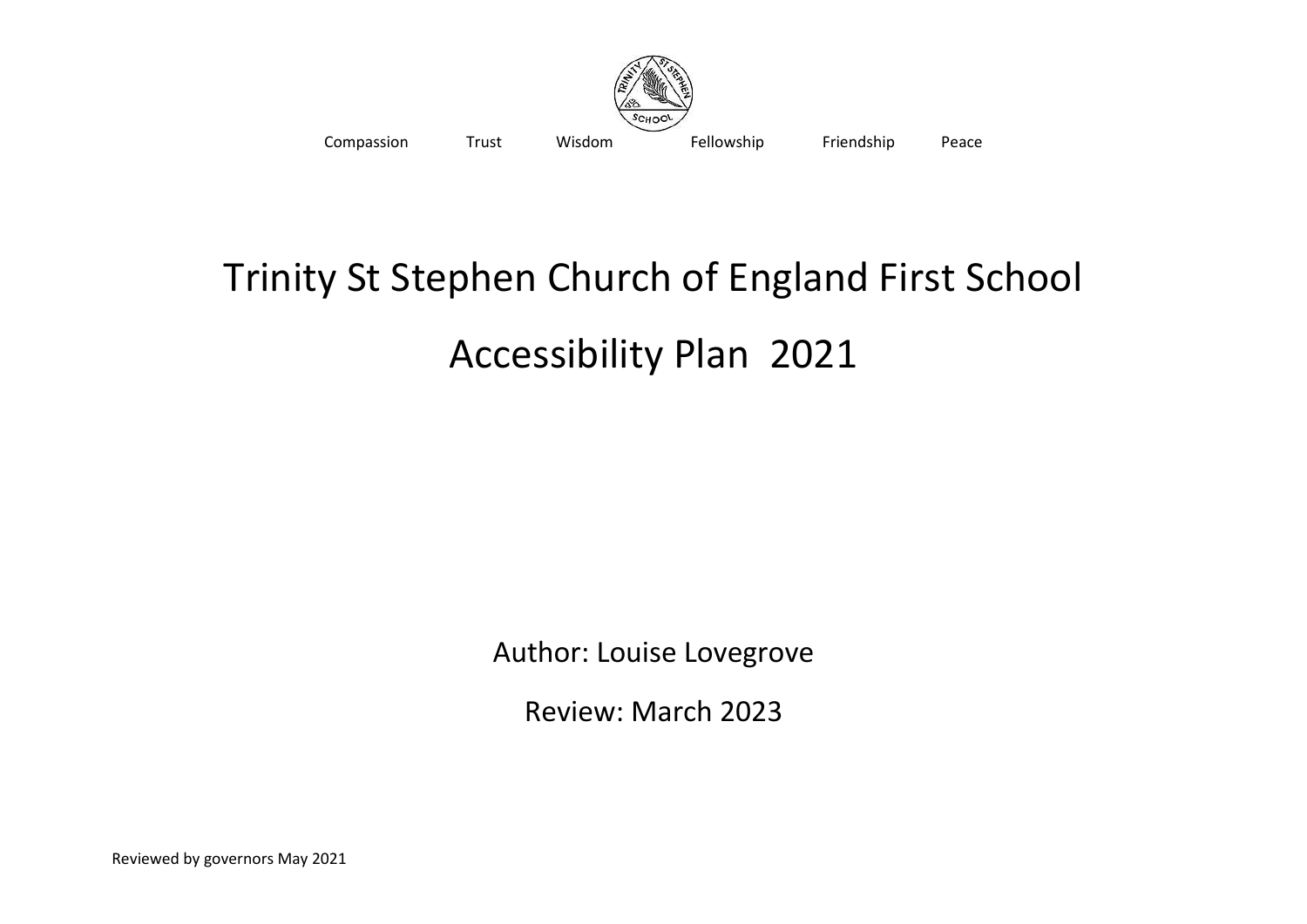

Compassion Trust Wisdom Fellowship Friendship Peace

## Aims

The staff and governors at Trinity St Stephen Church of England First School are guided by the Christian Values of Compassion, Peace, Trust, Wisdom, Friendship and Fellowship summed up in the Bible verse:

*This is my commandment, that you love one another as I have loved you*. John Ch15 v12

We value all and always strive to ensure everyone feels an included and valued member of our school community.

Our Accessibility Plan aims to:

- Increase the extent to which a pupil with additional needs can participate in the school curriculum
- To always ensure the physical environment meets the needs of the whole school community
- To always ensure that inclusion is a feature of our resources and presentation materials for the school community

This plan should be read in conjunction with the Equality Policy and SEND Policy and Local Offer.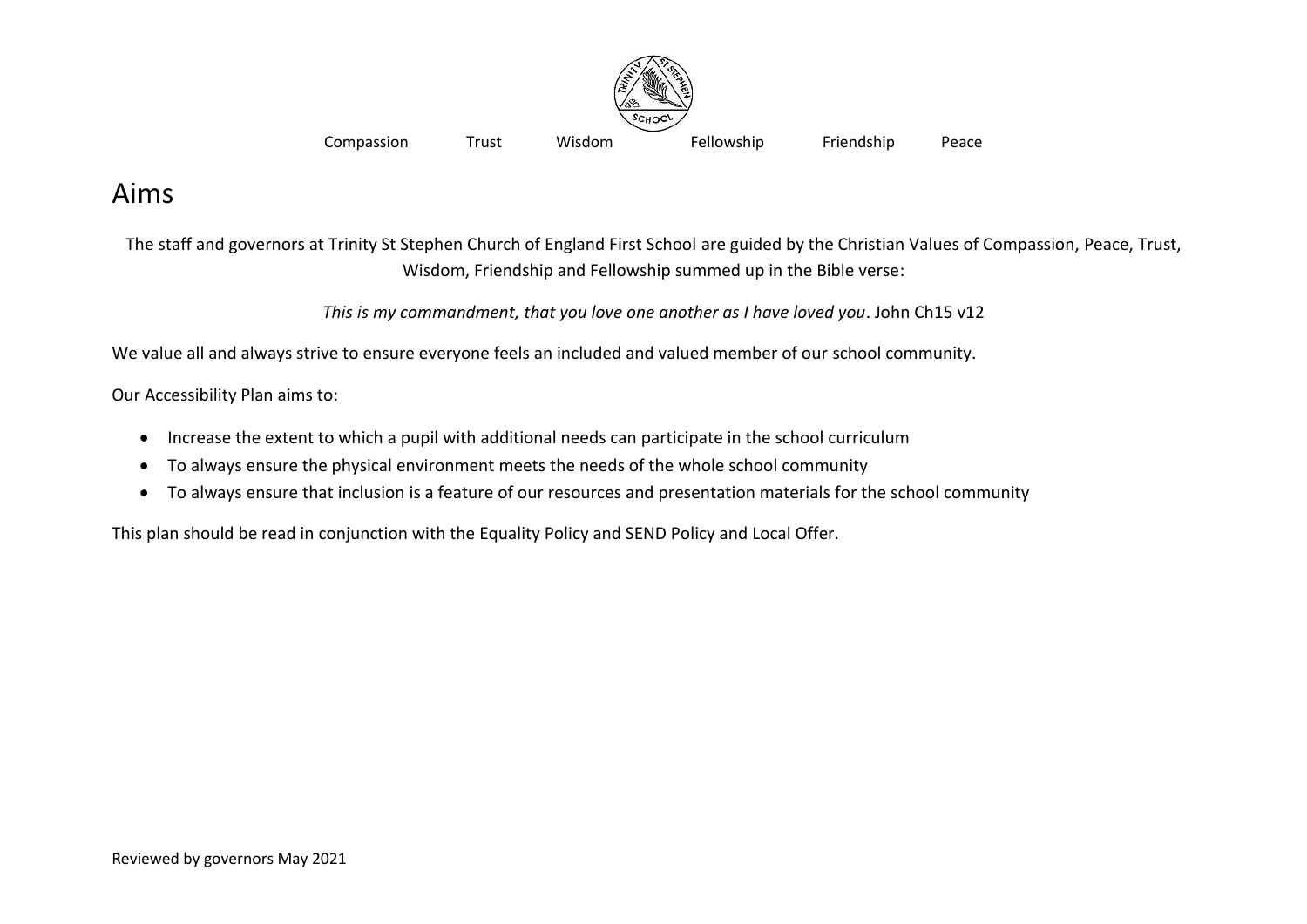

Compassion Trust Wisdom Fellowship Friendship Peace

## Accessibility Plan – May 2021

| Strand 1<br>Increase the extent to which a pupil with additional needs can participate in the school curriculum |                                                                                                                                                                                          |                   |                |      |                                                                                                    |            |
|-----------------------------------------------------------------------------------------------------------------|------------------------------------------------------------------------------------------------------------------------------------------------------------------------------------------|-------------------|----------------|------|----------------------------------------------------------------------------------------------------|------------|
| <b>Targets</b>                                                                                                  | <b>Strategies</b>                                                                                                                                                                        | <b>Time Frame</b> | Responsibility | Cost | Outcome                                                                                            | Evaluation |
| To ensure that all<br>classrooms are<br>equipped with<br>resources to<br>support the<br>process of<br>learning  | The SENCo will<br>ensure that all<br>classes have a<br>basic list of<br>resources.<br><b>Teachers will</b><br>ensure that<br>access to<br>resources is easy<br>and non<br>descriminatory | ongoing           | SENCo          | £400 | All classes have<br>access to a range<br>of supportive<br>materials                                |            |
| Staff feel<br>confident in<br>teaching pupils<br>with additional<br>needs                                       | Audit training<br>requirements for<br>teaching and<br>support staff.<br>Look locally to<br>provide<br>expertise<br>learning from<br>other schools or                                     | ongoing           | <b>SENCo</b>   | £200 | Staff feel<br>confident in<br>their approaches<br>to teaching<br>children with<br>additional needs |            |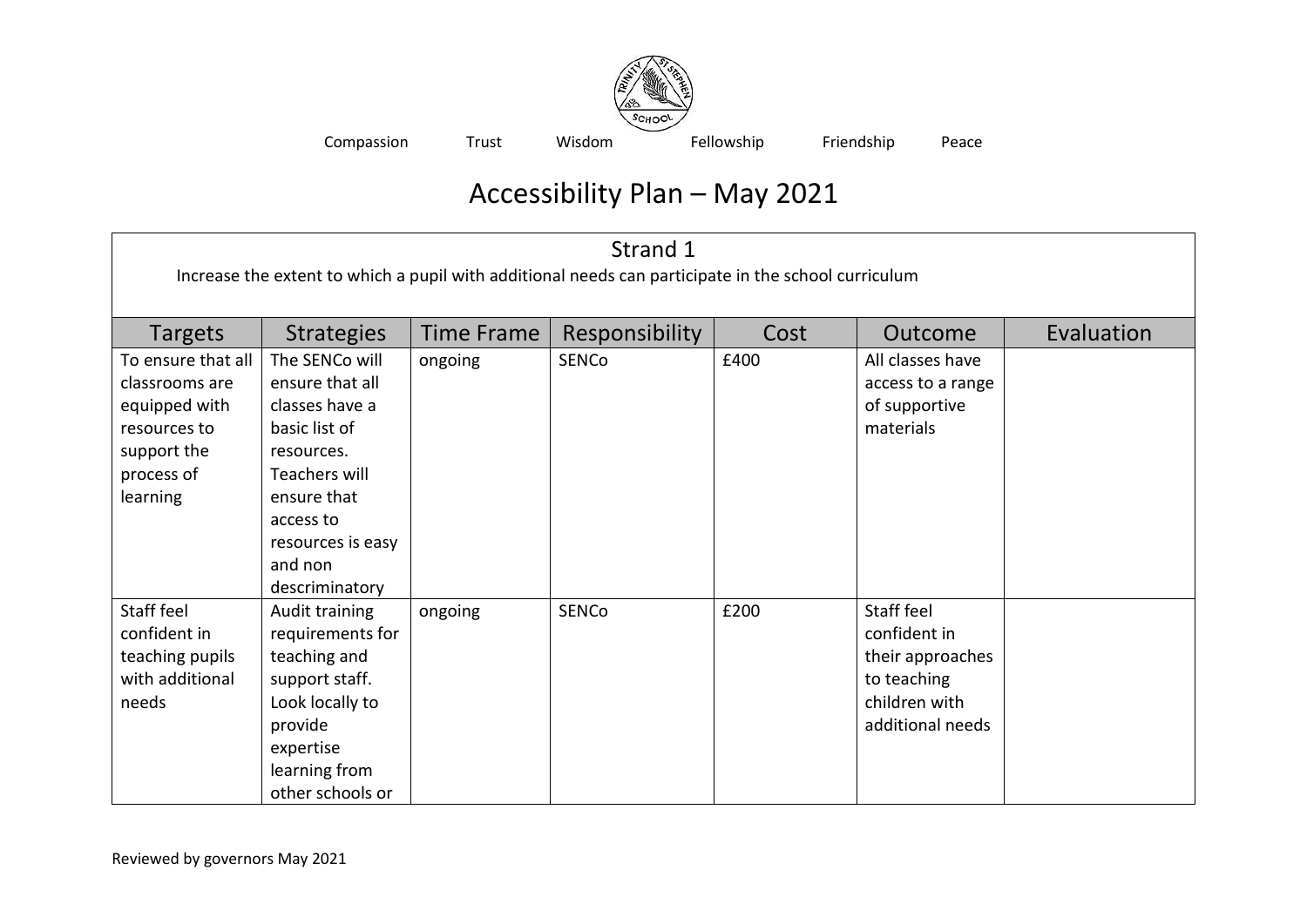

|                                                                                             | Compassion                                                                                                                             | Trust   | Wisdom                                                                                              | Fellowship | Friendship<br>Peace                                                                                                                                                                                                                           |  |
|---------------------------------------------------------------------------------------------|----------------------------------------------------------------------------------------------------------------------------------------|---------|-----------------------------------------------------------------------------------------------------|------------|-----------------------------------------------------------------------------------------------------------------------------------------------------------------------------------------------------------------------------------------------|--|
|                                                                                             | providing<br>training from<br>outside (cost<br>dependent)                                                                              |         | Strand 2<br>To always ensure the physical environment meets the needs of the whole school community |            |                                                                                                                                                                                                                                               |  |
| To ensure easy<br>access for<br>disabled visitors                                           | To make car<br>parking space<br>available directly<br>adjacent to<br>entrance for any<br>disabled<br>driver/passenger<br>as necessary. |         | Resources<br>committee                                                                              | none       | Car parking<br>space is limited<br>so no designated<br>space allocated.<br>Maximum<br>flexibility shown<br>by staff as<br>necessary School<br>office to make it<br>clear to visitors<br>that parking can<br>be reserved by<br>the front door. |  |
| To ensure the<br>school premises<br>are safe and<br>walkways and<br>exits are kept<br>clear | Regular Health<br>and Safety walks<br>with Health and<br>Safety Governor<br><b>Termly Health</b><br>and Safety                         | ongoing | /Health and Safety<br>Governor/All staff                                                            | None       | School buildings<br>are safe with<br>easy access to all<br>areas.<br>Evacuation is<br>well rehearsed                                                                                                                                          |  |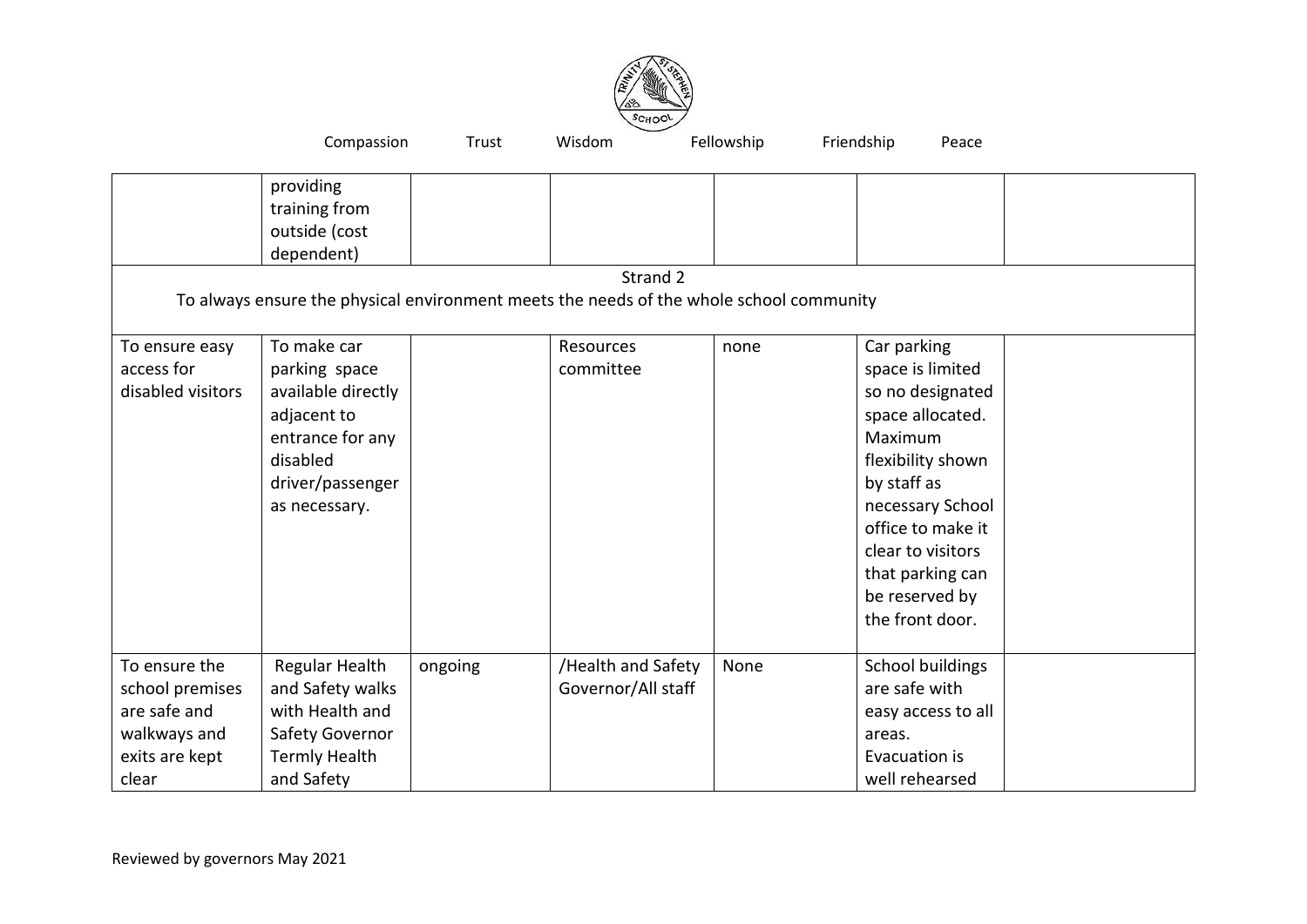

|                                                                                          | Compassion                                                                                                                                                                                 | Trust   | Wisdom    | Fellowship | Friendship<br>Peace                                                    |  |  |  |
|------------------------------------------------------------------------------------------|--------------------------------------------------------------------------------------------------------------------------------------------------------------------------------------------|---------|-----------|------------|------------------------------------------------------------------------|--|--|--|
|                                                                                          | Checklists<br>completed by all<br>staff<br>Evacuation<br>procedures are<br>practised at least<br>termly<br>There is access<br>to all facilities at<br>ground floor<br>level.               |         |           |            |                                                                        |  |  |  |
|                                                                                          |                                                                                                                                                                                            |         | Strand 3  |            |                                                                        |  |  |  |
| To always ensure that inclusion is a feature of our resources and presentation materials |                                                                                                                                                                                            |         |           |            |                                                                        |  |  |  |
| Ensure the<br>school continues<br>to develop<br>children's<br>awareness of<br>disability | Audit books to<br>ensure we have<br>up to date<br>material,<br>presenting a<br>range of<br>disabilities<br>positively<br>Ensure that any<br>news worthy<br>achievements<br>are highlighted | Ongoing | All staff | £100       | Reading material<br>includes stories<br>and biographies<br>of families |  |  |  |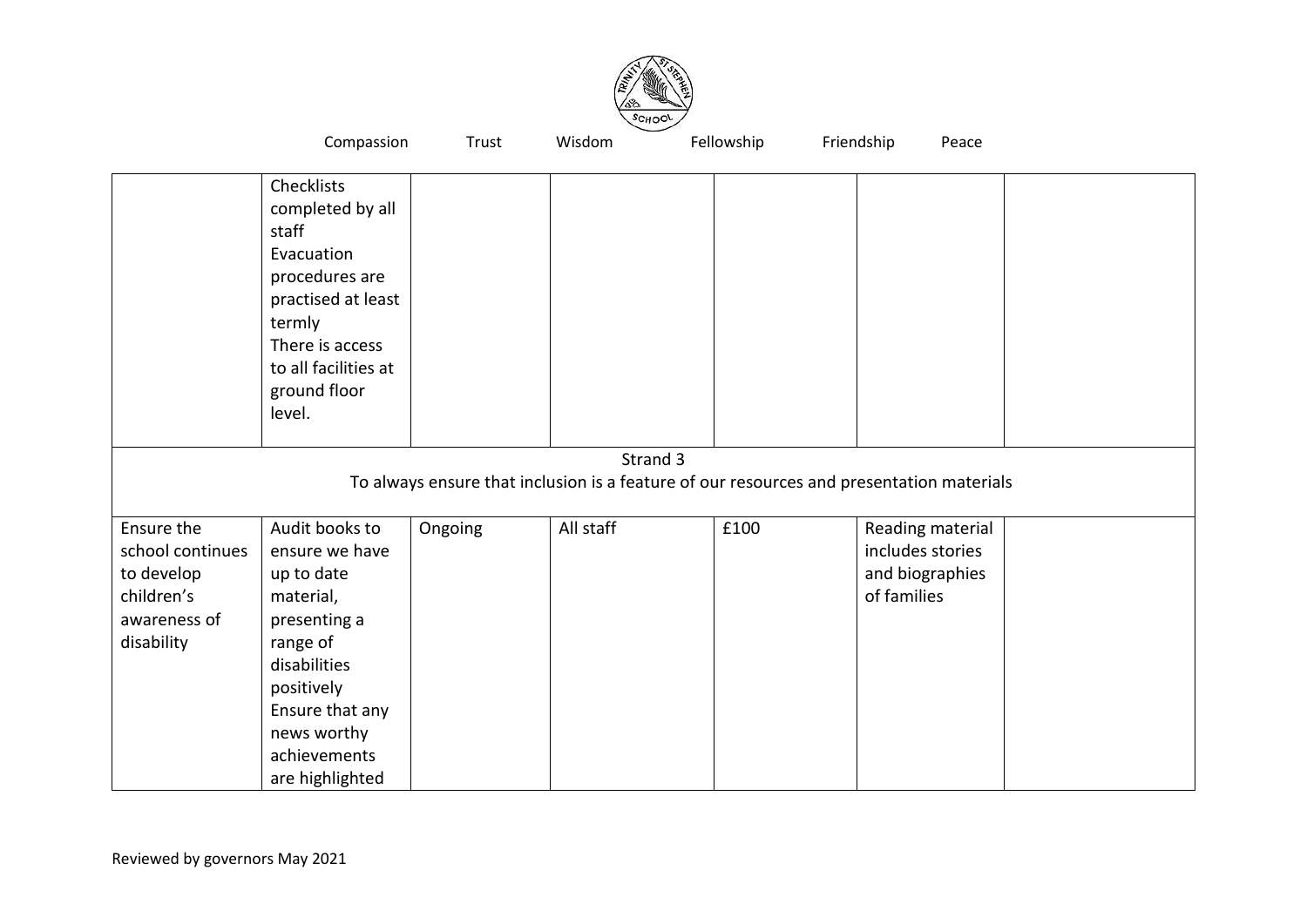

|                                                                                                  | Compassion                                                                                                                                                                                                                                                                                                                                                                                                     | Trust   | Wisdom | Fellowship | Friendship<br>Peace                                               |  |
|--------------------------------------------------------------------------------------------------|----------------------------------------------------------------------------------------------------------------------------------------------------------------------------------------------------------------------------------------------------------------------------------------------------------------------------------------------------------------------------------------------------------------|---------|--------|------------|-------------------------------------------------------------------|--|
| To ensure that<br>school<br>communications,<br>including the<br>website are<br>accessible to all | in assemblies<br>e.g. Paralympics<br>Where possible<br>invite disabled<br>visitors to come<br>and talk to<br>groups of<br>children<br>Presentation<br>materials should<br>include positive<br>representation<br>of all groups<br>All electronic<br>communications<br>must be offered<br>in hard copy.<br>In the case of<br>visual<br>impairment,<br>hard copies<br>should be<br>offered in large<br>font size. | ongoing | office | none       | Whole school<br>community has<br>access to school<br>publications |  |